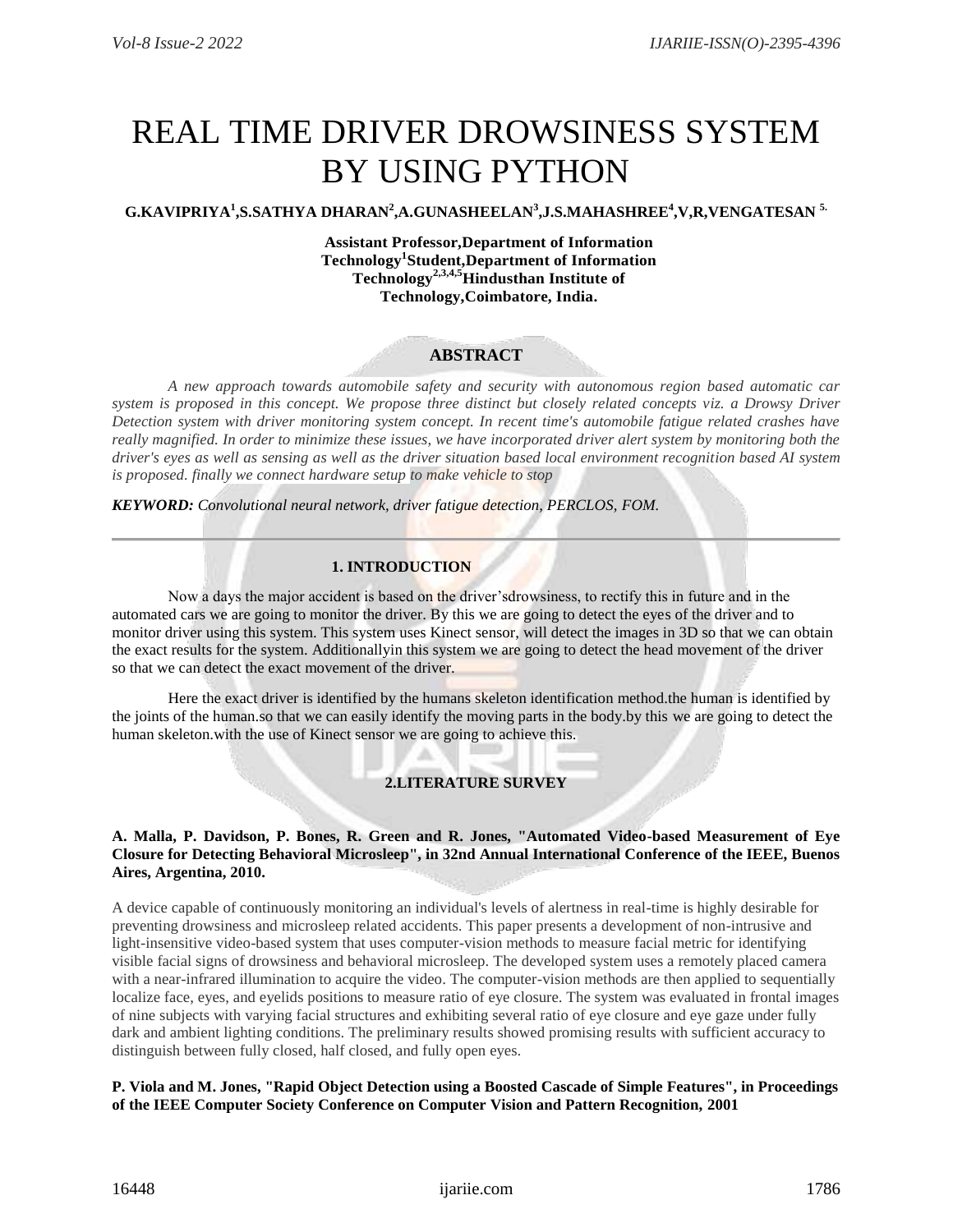This paper describes a machine learning approach for visual object detection which is capable of processing images extremely rapidly and achieving high detection rates. This work is distinguished by three key contributions. The first is the introduction of a new image representation called the "integral image" which allows the features used by our detector to be computed very quickly. The second is a learning algorithm, based on AdaBoost, which selects a small number of critical visual features from a larger set and yields extremely efficient classifiers. The third contribution is a method for combining increasingly more complex classifiers in a "cascade" which allows background regions of the image to be quickly discarded while spending more computation on promising object-like regions. The cascade can be viewed as an object specific focus-of-attention mechanism which unlike previous approaches provides statistical guarantees that discarded regions are unlikely to contain the object of interest. In the domain of face detection the system yields detection rates comparable to the best previous systems. Used in real-time applications, the detector runs at 15 frames per second without resorting to image differencing or skin color detection.

## **S. Vitabile, A. Paola and F. Sorbello, "Bright Pupil Detection in an Embedded, Real-time Drowsiness Monitoring System", in 24th IEEE International Conference on Advanced Information Networking and Applications, 2010.**

Driver's drowsiness is stated as an important cause of road and highway accidents. Therefore, the development of a system for monitoring the driver's level of fatigue is desirable in order to prevent accidents. The paper presents the design and the implementation of a system able to find and evidence the drowsiness level of a driver in an ordinary motor vehicle, in order to prevent car accidents. The system, made up of a car installed infrared video camera connected to the Celoxica RC203E FPGA based board, is able to perform a real time video stream processing. The system exploits the "bright pupil" phenomenon produced by the retina, that reflects the 90% of the incident light when a radiation of 850 nm wavelength hit the retina itself. While acquiring the video, a processing chain is executed to detect driver's eyes and to compute a PERCLOS (Percentage of Eye Closure) function linked to the drowsiness level of a driver. The achieved experimental results show that an entire 720\*576 frame processing requires only 16.7 ms, so that the system is able to perform real-time PAL video stream processing and has the potentiality to process 60 frames/sec. The effectiveness of the proposed drowsiness detection system has been successfully tested with a human subject in real operating condition, tracking driver's eyes and detecting drowsiness failures.

# **3.SYSTEM ANALYSIS**

## **3.1 Existing System**

IR sensor placing on eye for fatigue detection the problem with the system it is having user aiding in complex with placing sensor over the eye directly.

#### **3.2 Drawbacks**

- a. Performance depends on compiler
- b. Poor code density
- c. RISC has a fixed size of instruction format
- d. Small number of instructions

#### **3.3 Proposed Method**

- Driver Assistance system with Kinect camera
- Vehicle external vehicle availability detection
- Human detection based attention
- Eye blink monitor
- Head rotation monitor

#### **3.4 Objective**

The main objective of this project is to identify the drowsiness of the driver by eye blink and the head movement activities.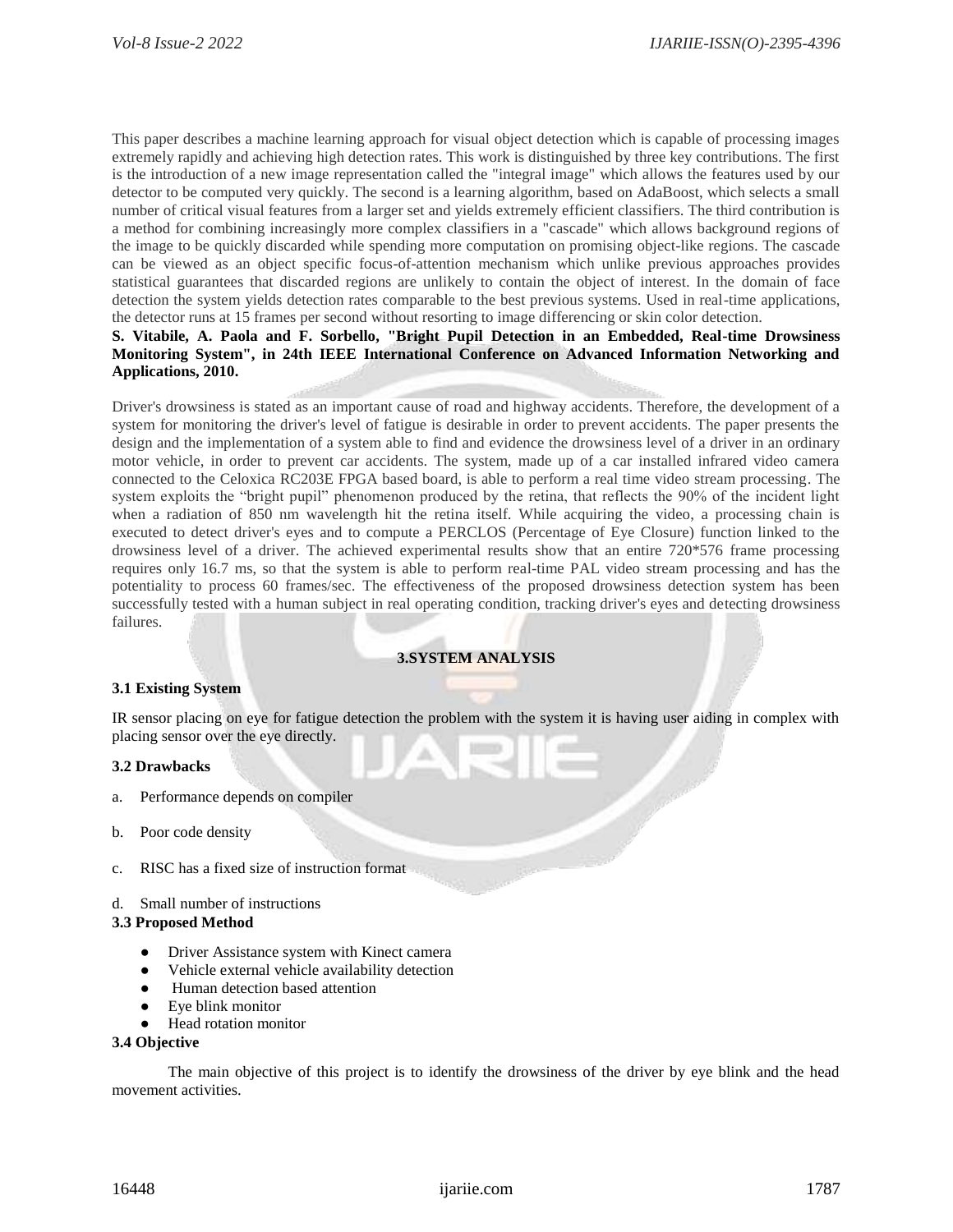# **3.5 Advantage**

- Driver Assistance system with Kinect focusing user hash free user assistance provided.
- Avoid accidents
- Alerting driver

# **4.SYSTEM DESIGN**

## **4.1 Block diagram**



## **4.2Eye Detection and Drowsiness Detection:**

From the face, the eyes are detected for further processing to detect whether the driver is in drowsiness or not. In this, we are specially characterizing the eyes from the face. A real time algorithm to detect eye blinks in a video sequence from a camera is used in this proposed system. Recent landmarks detectors exhibit excellent robustness against a head orientation with respect to a camera, varying illumination and facial expressions. In this project, the landmarks are detected precisely enough to estimate the level of the eye opening. The proposed algorithm therefore estimates the landmark positions, extracts a quantity which is known as the eye aspect ratio (EAR) for characterizing the eye opening in each frame

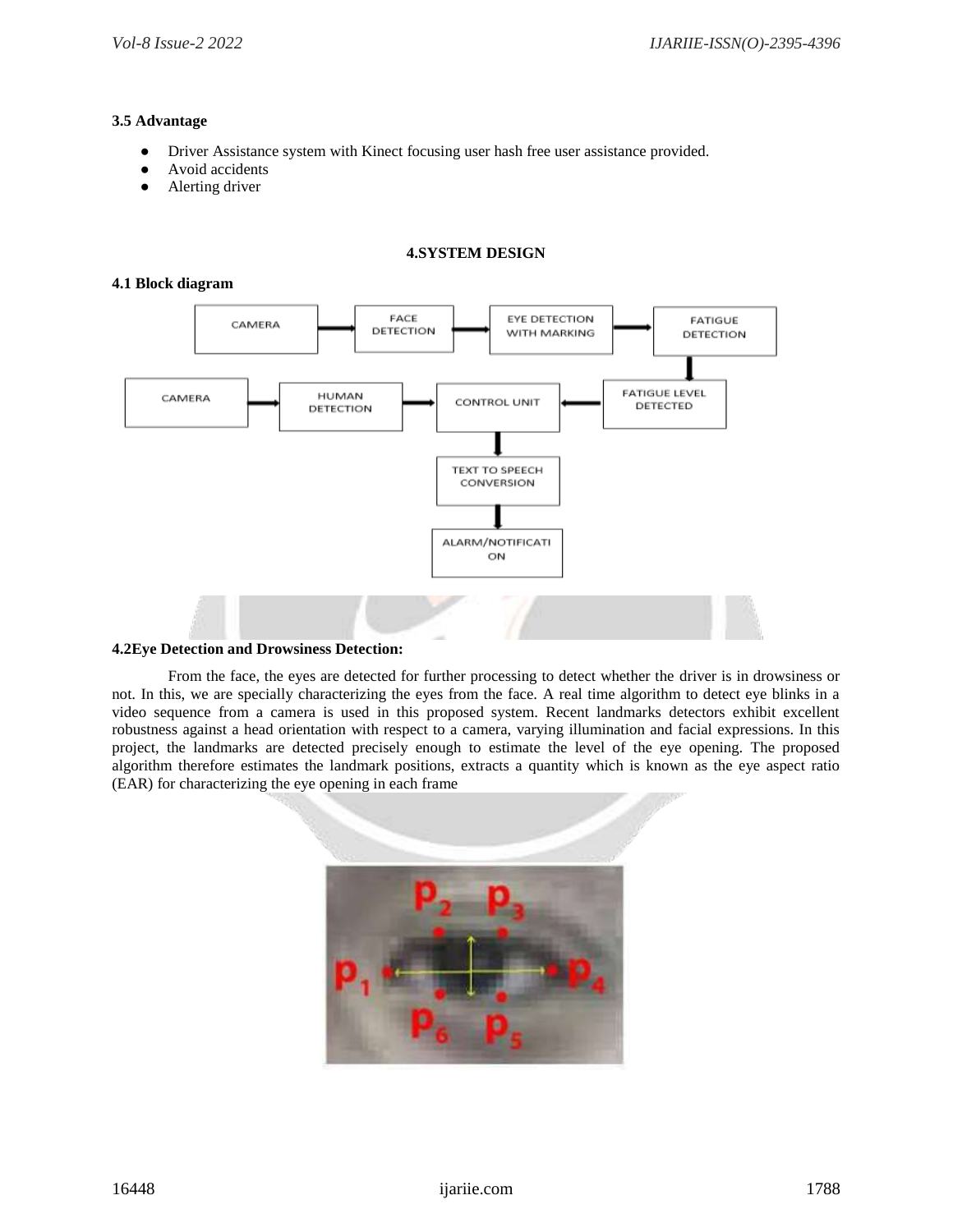In this technique, we are using different landmarks to detect the opening and closing of eye. This landmark detectors that capture most of the characteristic points on a human face image. The eye blink is a fast closing and reopening of a human eye. Each individual person has a little bit different pattern of blinks. The pattern differs in the speed of closing and opening of the eye, a degree of squeezing the eye and in a blink duration. The eye blink lasts approximately 100-400ms. From the landmarks detected in the image, we derive the eye aspect ratio (EAR) that is used as an estimate of the eye opening state. For every video frame, the eye landmarks are detected. The eye aspect ratio between height and width of the eye is computed. From the fig. 2 P1,P2,…,P6 are the landmarks on the eye.

The EAR is mostly constant when an eye is open and is getting close to zero while closing an eye. Since eye blinking is performed by both eyes synchronously, the EAR of both eyes are taken and it is averaged. After getting the EAR value, if the value is less than the limit for 2 or 3 seconds the driver is said to be drowsy. The buzzer connected to the system performs actions to correct the driver abnormal behavior.

#### **5.HARDWARE REQUIREMENTS:**

- Kinect sensor
- Main processor
- Minimum RAM 2 GB
- Hard disk 80GB

# **5.1 HARDWARE BLOCK DIAGRAM:**



## **v6.SOFTWARE REQUIREMENTS**

Python